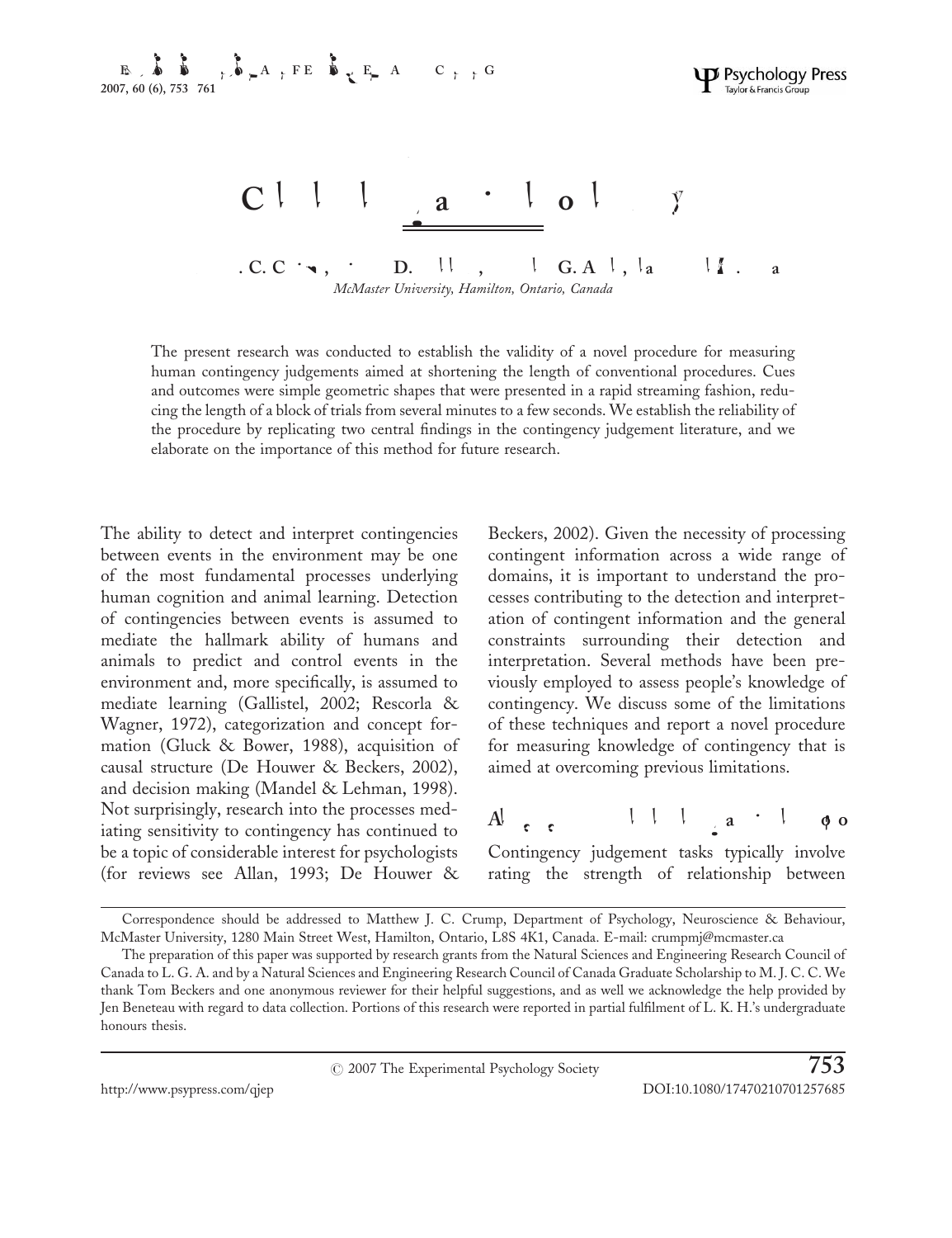binary variables that have been paired over several trials. In general, participants are exposed to a series of trials in which a cue is either presented (C) or not presented  $(\sim C)$ , and an outcome either occurs (O) or does not occur  $(\sim$ O). As a result, there are four possible cue – outcome pairings that can be presented with varying frequencies to manipulate the cue-outcome relationship. Table 1 displays a  $2 \times 2$  contingency table representing the four different cue-outcome pairings.

The letters inside each cell (A, B, C, D) denote the frequency of occurrence of each cue –outcome pair presented over trials. Conventionally, the contingency between the cue-outcome pairs over trials is defined by the  $\Delta P$  rule (see Allan, 1980):

$$
\Delta P = P(O|C) - P(O| \sim C)
$$

$$
= \frac{A}{A+B} - \frac{C}{C+D}
$$
(1)

The most common variant of the contingency judgement task is the discrete-trials procedure (e.g., Allan & Jenkins, 1983; Dickinson, Shanks, & Evenden, 1984; Shanks, 1985, 1986). Here, each trial consists of one presentation of a cue event (C or  $\sim$ C), followed by an outcome event (O or  $\sim$ O). For example, the cue could be a fertiliser that is present or absent, and the outcome could be plant growth that occurs or does not occur. At the end of a series of trials participants are asked to rate the strength of relationship between the cue and outcome. Discrete-trial procedures can involve passive instructions, where participants merely observe cue-outcome events over trials, or active (operant) instructions, where participants either initiate a response or do not

1.  $A$  2  $\times$  2 matrix for cue–outcome pairings in a contingency task

|                  | $\left( \right)$ | $\sim$ O |
|------------------|------------------|----------|
| C<br>$\sim \! C$ | А<br>€.          | $\Box$   |

*Note:* The letters in each cell  $(A, B, C, D)$  represent the joint frequency of occurrence of the four cue–outcome combinations. C: a cue is presented.  $\sim C$ : a cue is not presented. O: an outcome occurs.  $\sim$ O: an outcome does not occur.

 $\overline{\phantom{a}}$ 

initiate a response, and then an outcome occurs or does not occur. It is also common for participants to make predictions about the likelihood of the outcome after the presentation of a cue event on each trial. Finally, at the end of a block of trials the participant is asked to make a judgement about the strength of relationship between the cue and the outcome, usually in the form of a single point estimate (e.g., between  $-100$  and  $+100$ ).

Another common contingency judgement task is the free-operant procedure (e.g., Wasserman, Chatlosh, & Neunaber, 1983). In this case, cue – outcome events are not presented in a discrete, predefined trial-by-trial structure. Instead, participants are free to respond at any time during the experimental interval, and the presentation of an outcome is determined by sampling whether a response was made inside a moving temporal window (e.g., 1 s). Last, although less common, contingency judgement tasks have also presented contingency information to participants in summary format (e.g., Kao & Wasserman, 1993).

$$
\cdot \cdot \qquad \qquad \vert \qquad \vert_a \vert \quad _o
$$

Importantly, central findings in the contingency judgement literature are generally consistent across tasks. For example, one central finding is that ratings of contingency correlate highly with the programmed (nominal)  $\Delta P$  values used to describe the cue –outcome pairings. At the same time, there are also conditions under which contingency ratings display systematic departures from  $\Delta P$  values. For example, it is well known that contingency ratings vary as a function of outcome density (Allan & Jenkins, 1983; Alloy & Abramson, 1979). Specifically, regardless of the actual contingency between a cue and an outcome, ratings of contingency tend to be lower when few outcomes are presented (i.e., low outcome density) and higher when many outcomes are presented (i.e., high outcome density).

The outcome density effect could reveal important constraints about how humans learn about contingencies between events. For example, Alloy and Abramson (1979), in an active version of the discrete-trials task, demonstrated that outcome

754 
$$
\mathbb{R}
$$
  $\mathbb{R}$   $\mathbb{R}$   $\mathbb{R}$   $\mathbb{R}$   $\mathbb{R}$   $\mathbb{R}$   $\mathbb{R}$   $\mathbb{R}$   $\mathbb{R}$   $\mathbb{R}$   $\mathbb{R}$   $\mathbb{R}$   $\mathbb{R}$   $\mathbb{R}$   $\mathbb{R}$   $\mathbb{R}$   $\mathbb{R}$   $\mathbb{R}$   $\mathbb{R}$   $\mathbb{R}$   $\mathbb{R}$   $\mathbb{R}$   $\mathbb{R}$   $\mathbb{R}$   $\mathbb{R}$   $\mathbb{R}$   $\mathbb{R}$   $\mathbb{R}$   $\mathbb{R}$   $\mathbb{R}$   $\mathbb{R}$   $\mathbb{R}$   $\mathbb{R}$   $\mathbb{R}$   $\mathbb{R}$   $\mathbb{R}$   $\mathbb{R}$   $\mathbb{R}$   $\mathbb{R}$   $\mathbb{R}$   $\mathbb{R}$   $\mathbb{R}$   $\mathbb{R}$   $\mathbb{R}$   $\mathbb{R}$   $\mathbb{R}$   $\mathbb{R}$   $\mathbb{R}$   $\mathbb{R}$   $\mathbb{R}$   $\mathbb{R}$   $\mathbb{R}$   $\mathbb{R}$   $\mathbb{R}$   $\mathbb{R}$   $\mathbb{R}$   $\mathbb{R}$   $\mathbb$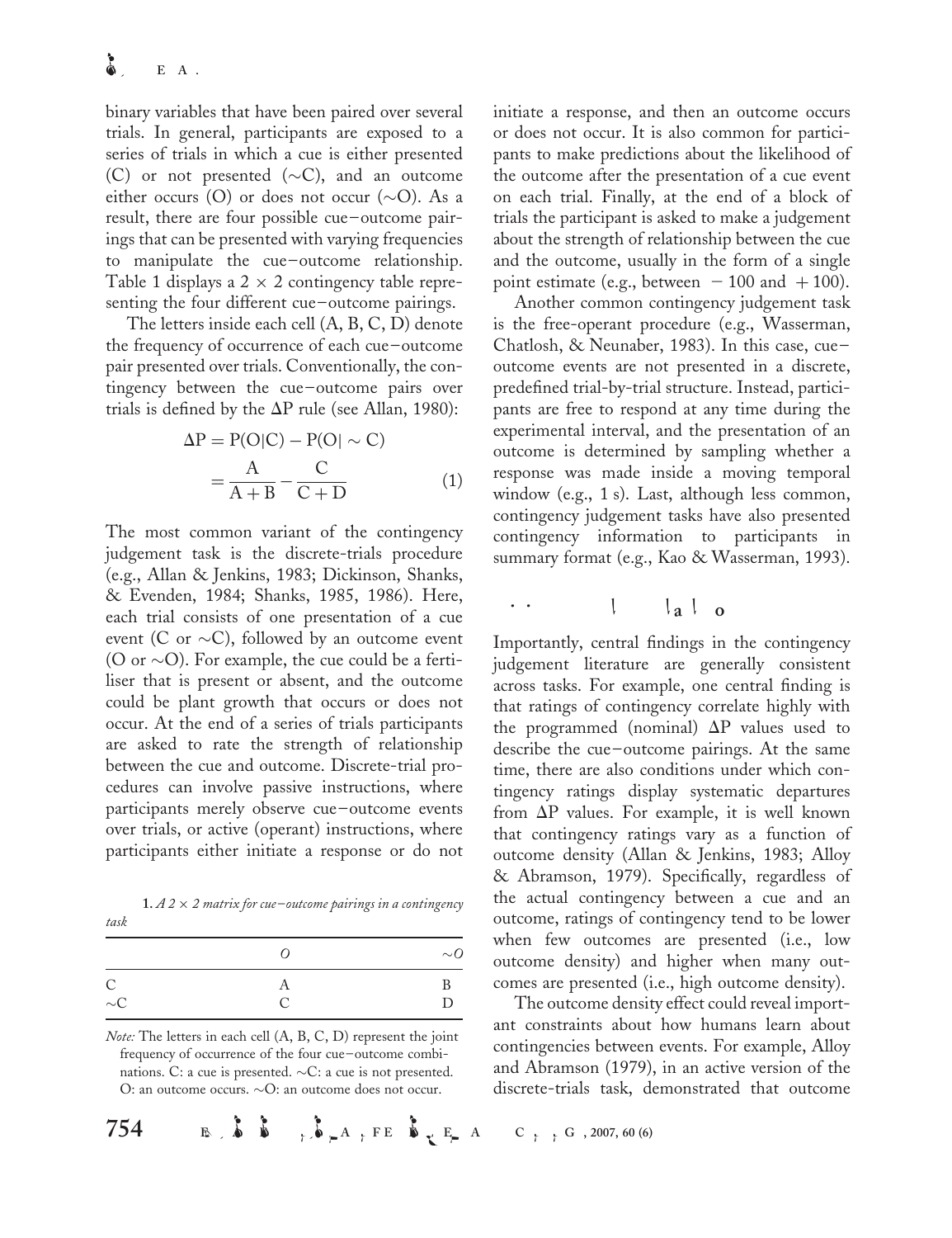density effects were absent for depressed participants. They suggested that mood could mediate sensitivity to contingencies and that depressed individuals may be "sadder but wiser". On the other hand, Allan, Siegel, and Tangen (2005) recast contingency judgements in terms of signal detection theory (Green & Swets, 1966) and demonstrated that, at least in the passive contingency task, participants' sensitivity measure (d') to the contingency did not vary with outcome density, but their bias to report a signal did vary with outcome density (see also Perales, Catena, Gonzalez, & Shanks, 2005). This raises the possibility that outcome density effects, and Alloy and Abramson's depressive realism effect, reflect a response bias on behalf of the participant. If so, this would still leave much unknown about the processes guiding this response bias. We further explore this issue in the present research and elaborate on its importance in the General Discussion.

Overcoming limitations of conventional methodology

The length of conventional procedures has placed several constraints on research into contingency judgements. Typically, ratings are given at the end of a block of several trials, which may last anywhere between 5 and 20 minutes. As a result, researchers are faced with investing an inordinate amount of time to collect relatively few estimates of performance across different conditions. For example, it is often necessary to run large numbers of participants in order to ensure that ratings are statistically reliable. Furthermore, because each participant contributes a small number of ratings over the course of an entire experiment, researchers are often forced to conduct less powerful between-subject designs. Indeed, there would be little advantage to running multiple session, within-subject designs, as participants would need to spend an unreasonable number of hours in the laboratory in order for researchers to obtain reliable, within-subject estimates of performance.

The primary purpose of the present paper is to describe a novel contingency judgement procedure constructed to avoid previous limitations due to task length. We reduced the length of a block of trials from several minutes to a few seconds using a streaming method involving the rapid sequential presentation of cue–outcome pairs, telescoping an entire block of trials into a single (streamed) trial. A presentation stream is depicted schematically in Figure 1.

The cue and the outcome are coloured geometric forms (a blue square as the cue and a red circle as the outcome) presented on a grey frame in the centre of a black monitor screen. Each 100-ms presentation consists of one of the four cue – outcome combinations (see inset), and presentations are separated by a 100-ms black screen.

The streaming procedure affords several advantages over previous procedures, and we elaborate on how the procedure may open interesting avenues for future research in the General Discussion. At the same time, it was important to establish the validity of the streaming-trial technique. To this end, we replicated two of the central findings in the contingency judgement literature using our streamed-trials technique. First, we establish that participant's ratings of contingency correlated highly with the programmed (nominal)  $\Delta P$  values used to describe the cueoutcome pairings for each presentation stream. Second, we investigated whether participant's rating of contingency would be influenced by an



F 1. Left: a schematic illustrating the structure of a stream. Right: the four frames used in each. Squares are cues (C) and were presented in blue. Circles are outcomes (O) and were presented in red.

$$
\mathbb{E} \quad \stackrel{\bullet}{\bullet} \quad \stackrel{\bullet}{\bullet} \quad \stackrel{\bullet}{\bullet} \quad \stackrel{\bullet}{\bullet} \quad \stackrel{\bullet}{\bullet} \quad \stackrel{\bullet}{\bullet} \quad \stackrel{\bullet}{\bullet} \quad \stackrel{\bullet}{\bullet} \quad \stackrel{\bullet}{\bullet} \quad \stackrel{\bullet}{\bullet} \quad \stackrel{\bullet}{\bullet} \quad \stackrel{\bullet}{\bullet} \quad \stackrel{\bullet}{\bullet} \quad \stackrel{\bullet}{\bullet} \quad \stackrel{\bullet}{\bullet} \quad \stackrel{\bullet}{\bullet} \quad \stackrel{\bullet}{\bullet} \quad \stackrel{\bullet}{\bullet} \quad \stackrel{\bullet}{\bullet} \quad \stackrel{\bullet}{\bullet} \quad \stackrel{\bullet}{\bullet} \quad \stackrel{\bullet}{\bullet} \quad \stackrel{\bullet}{\bullet} \quad \stackrel{\bullet}{\bullet} \quad \stackrel{\bullet}{\bullet} \quad \stackrel{\bullet}{\bullet} \quad \stackrel{\bullet}{\bullet} \quad \stackrel{\bullet}{\bullet} \quad \stackrel{\bullet}{\bullet} \quad \stackrel{\bullet}{\bullet} \quad \stackrel{\bullet}{\bullet} \quad \stackrel{\bullet}{\bullet} \quad \stackrel{\bullet}{\bullet} \quad \stackrel{\bullet}{\bullet} \quad \stackrel{\bullet}{\bullet} \quad \stackrel{\bullet}{\bullet} \quad \stackrel{\bullet}{\bullet} \quad \stackrel{\bullet}{\bullet} \quad \stackrel{\bullet}{\bullet} \quad \stackrel{\bullet}{\bullet} \quad \stackrel{\bullet}{\bullet} \quad \stackrel{\bullet}{\bullet} \quad \stackrel{\bullet}{\bullet} \quad \stackrel{\bullet}{\bullet} \quad \stackrel{\bullet}{\bullet} \quad \stackrel{\bullet}{\bullet} \quad \stackrel{\bullet}{\bullet} \quad \stackrel{\bullet}{\bullet} \quad \stackrel{\bullet}{\bullet} \quad \stackrel{\bullet}{\bullet} \quad \stackrel{\bullet}{\bullet} \quad \stackrel{\bullet}{\bullet} \quad \stackrel{\bullet}{\bullet} \quad \stackrel{\bullet}{\bullet} \quad \stackrel{\bullet}{\bullet} \quad \stackrel{\bullet}{\bullet} \quad \stackrel{\bullet}{\bullet} \quad \stackrel{\bullet}{\bullet} \quad \stackrel{\bullet}{\bullet} \quad \stackrel{\bullet}{\bullet} \quad \stackrel{\bullet}{\bullet} \quad \stackrel{\bullet}{\bullet} \quad \stackrel{\bullet}{\bullet} \quad \stackrel{\bullet}{\bullet} \quad \stackrel{\bullet}{\bullet} \quad \stackrel{\bullet}{\bullet} \quad \stackrel{\bullet}{\bullet} \quad \stackrel{\bullet}{\bullet} \quad \stackrel{\
$$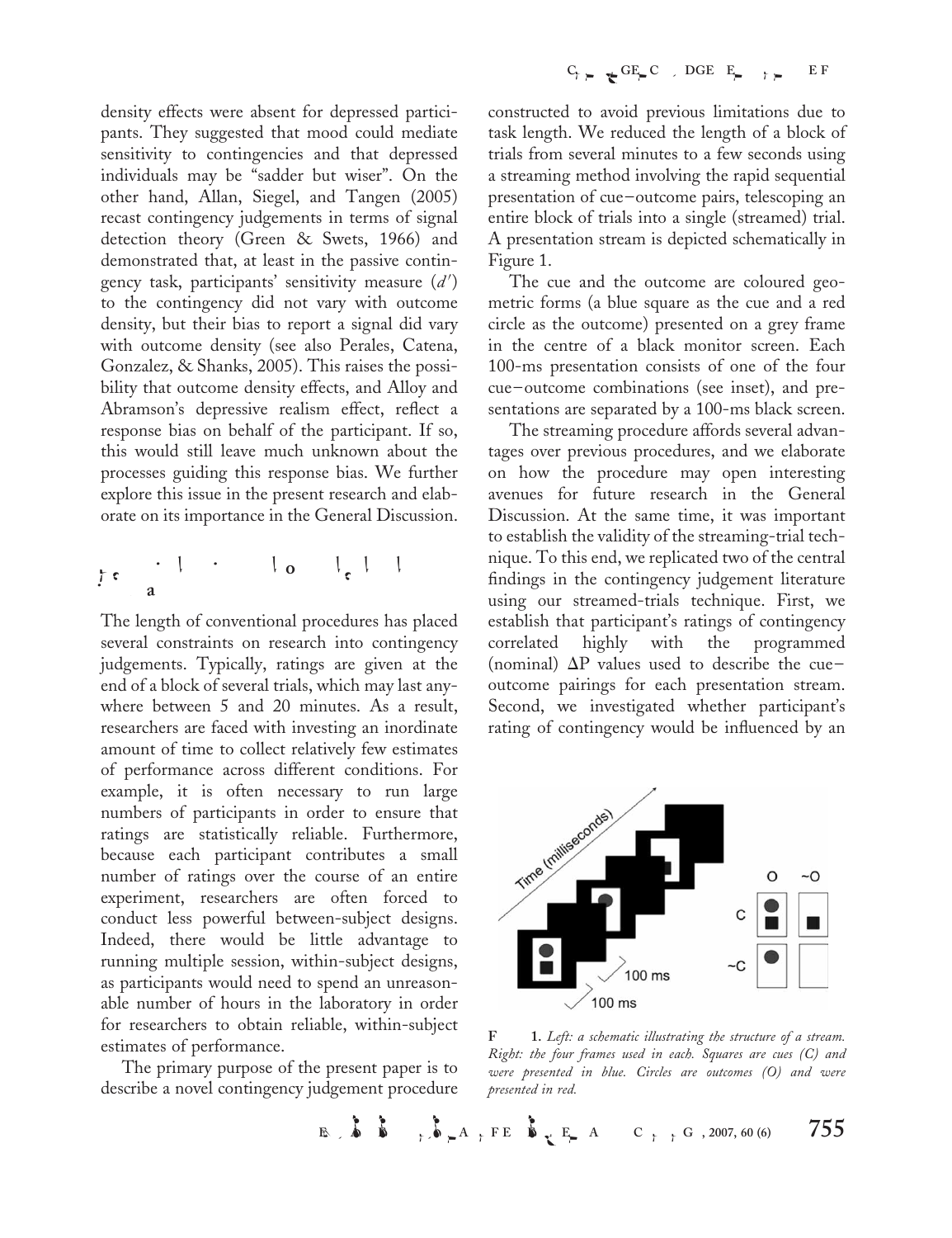outcome density manipulation. In addition, we further probed the streamed-trials technique by including a frequency estimate judgement (see Wasserman & Shaklee, 1984). Specifically, after viewing each stream, either participants were asked for a contingency rating, or participants were asked to estimate the frequency of occurrence for each of the cue–outcome events  $(A, B, C, D)$ presented during the stream. Importantly, we were able to address these issues by manipulating two levels of contingency (noncontingent:  $\Delta P = 0$ , vs. contingent:  $\Delta P = .467$ , two levels of outcome density (high vs. low), and two levels of judgement type (contingency rating vs. frequency rating) using a completely within-participants design.

# Method

## Participants

Participants were 37 students from undergraduate psychology classes at McMaster University who were given course credit for participation.

### Apparatus and stimuli

The experiment was controlled by Apple Emac computers with 17" CRT displays running customized METACARD software. Participants sat at a viewing distance of approximately 60 cm from the computer screen. During each trial, participants viewed a stream of 60 cue – outcome pairs. Each cue-outcome pair was presented in a frame  $(6.4 \text{ cm in height} \times 5 \text{ cm in width})$ , displayed in the centre of the screen in grey against a black background. There were four possible cueoutcome pairs, and examples of each of these pairs (e.g., A, B, C, D) are depicted in Figure 1. When the cue was presented it was centred at the bottom of the frame. The cue was always a blue square (1.6 cm in height and width). When the outcome was presented it was centred at the top of the frame. The outcome was always a red circle (1.6 cm in diameter).

## Design and procedure

We employed a  $2 \times 2 \times 2$  within-subjects design involving contingency (noncontingent:  $\Delta P = 0$ , vs. contingent:  $\Delta P = .467$ ), outcome density (high vs. low), and judgement type (contingency rating

756  $\mathbb{R}$ ,  $\mathbb{R}$   $\mathbb{R}$   $\mathbb{R}$   $\mathbb{R}$   $\mathbb{R}$   $\mathbb{R}$   $\mathbb{R}$   $\mathbb{R}$   $\mathbb{R}$   $\mathbb{R}$   $\mathbb{R}$   $\mathbb{R}$   $\mathbb{R}$   $\mathbb{R}$   $\mathbb{R}$   $\mathbb{R}$   $\mathbb{R}$   $\mathbb{R}$   $\mathbb{R}$   $\mathbb{R}$   $\mathbb{R}$   $\mathbb{R}$   $\mathbb{R}$ 

vs. frequency estimate). The outcome probability for the noncontingent streams was .2 for the low outcome density condition and .8 for the high outcome density condition. The outcome probability for the contingent streams was .33 for the low outcome density condition and .67 for the high outcome density condition. The contingency and outcome density conditions were manipulated in four separate blocks, order counterbalanced across participants. Within each block we presented 20 trials, each consisting of a stream of 60 frames of cue – outcome pairs. Each stream was randomly generated from one of the four  $2 \times 2$  contingency matrices (previously employed by Allan et al., 2005) displayed in Figure 2.

Each stream involved the rapid serial visual presentation of 60 frames depicting one of the four possible cue-outcome events. Each frame was displayed for 100 ms, and the stimulus-onset asynchrony (SOA) between frames was 100 ms. In total, each stream lasted approximately 12 s. The screen remained black during the interframe interval.

Following each stream participants made one of two judgements. Participants were not told in

| Low            |    |          | High                 |         |    |
|----------------|----|----------|----------------------|---------|----|
| $\Delta P = 0$ | O  | $\sim$ O | $\Delta P = 0$       | O       | ~0 |
| С              | 6  | 24       | C                    | 24      | 6  |
| $-c$           | 6  | 24       | ~C                   | 24      | 6  |
| ΔР<br>$=.467$  | O  | $\sim$ O | $\Delta P =$<br>.467 | $\circ$ | ~0 |
| C              | 17 | 13       | C                    | 27      | 3  |
| $-c$           | 3  | 27       | ~C                   | 13      | 17 |

F 2. The top two matrices outline the frequency of the four cue–outcome pairings in a (left) low outcome density noncontingent stream,  $\Delta P = 0$ ,  $P(0) = .2$ , and a (right) high outcome density noncontingent stream,  $\Delta P = 0$ ,  $P(O) = .8$ . The bottom two matrices define a (left) low outcome density contingent stream,  $\Delta P = .467$ ,  $P(O) = .33$ , and (right) high outcome density contingent stream,  $\Delta P = .467$ ,  $P(O) = .67$ .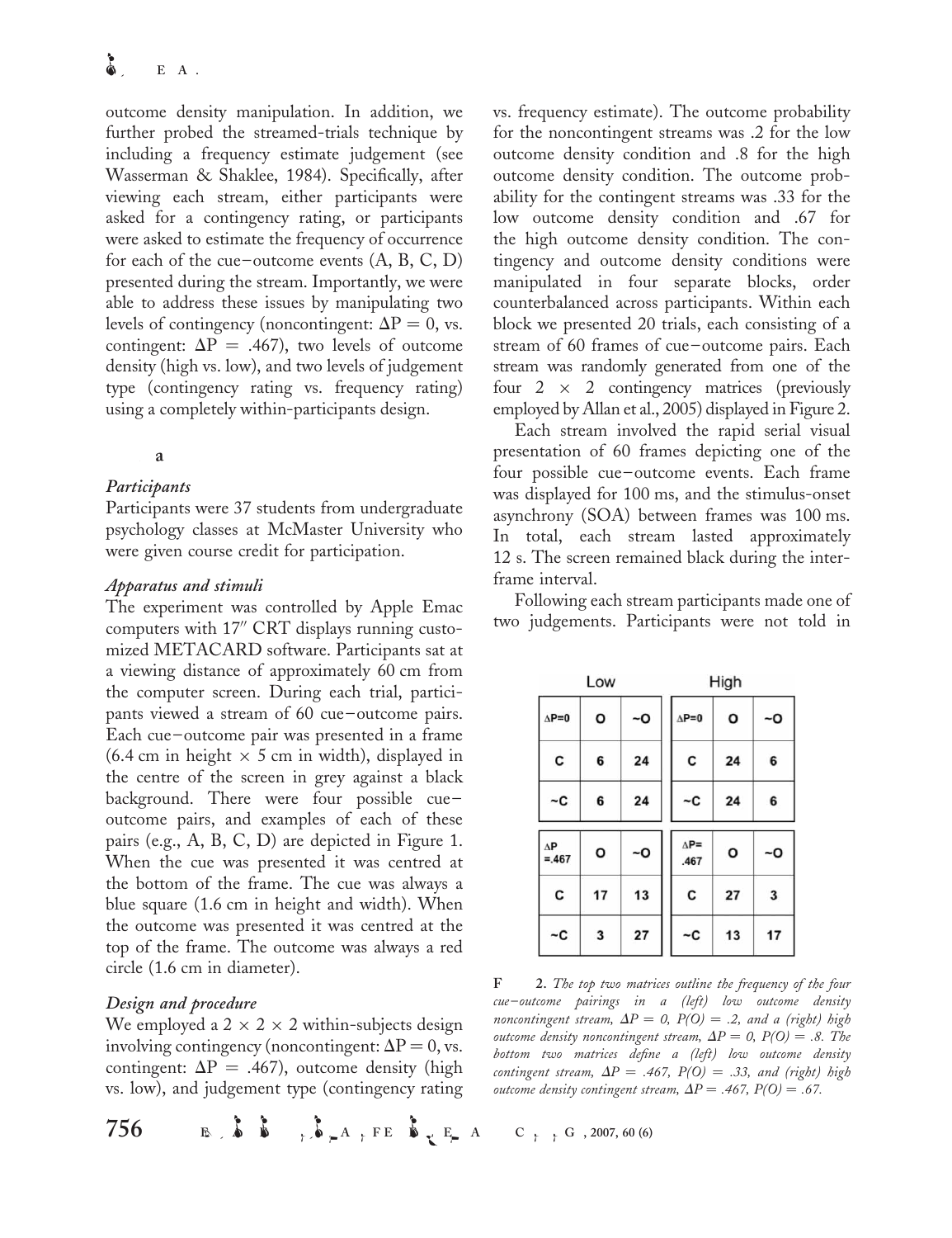advance of watching each stream which judgement would be required. Instead, during each block of 20 streaming trials, participants randomly completed 10 contingency rating judgements and 10 frequency estimate judgements. Contingency ratings were assessed using a continuous scrollbar that participants could vary between a maximum negative value  $(-100)$  and a maximum positive value  $(+100)$ . Frequency estimates were assessed by presenting participants with four pictures depicting each of the four possible cue – outcome events. An empty field was placed beside each picture, and participants were instructed to give an estimate of the frequency of occurrence for each cell presented in the previous stream (see Figure 3).

After each judgement participants were required to click a button on the computer monitor to initiate the next trial stream.

To summarize, every participant provided data for each of the four experimental conditions defined by two contingency values and two outcome density values, with order counterbalanced. For each condition, there were 20 streamed trials, each consisting of 60 presentations of cue– outcome pairs. On half the trials, a contingency rating was required, and on half the trials a frequency estimate was required, with order randomized.



F 3. Depicts the display shown to participants for frequency estimate judgements. Each cue–outcome pair is shown beside an empty text field where participants could input their estimated frequency of occurrence for each cell. The displays presented to participants were coloured, with squares displayed in blue and circles displayed in red.

At the beginning of the experiment instructions appeared on the computer monitor. Participants were told that they would be watching streams of flashing squares and circles. Following each stream a test screen would appear, probing their knowledge of the stream in one of two ways. First, participants were instructed that the contingency rating should reflect their assessment of the strength of association between the square and the circle. It was further described that a positive rating should be given when the stream contained several trials in which the square was simultaneously presented with the circle (cue/ outcome), as well as several trials in which no square or circle was presented (no cue/no outcome). Furthermore, it was explained that negative ratings should be given for sequences that contained several trials in which the square was presented without the circle (cue/no outcome) or vice versa (no cue/outcome). Finally, participants were instructed that a contingency rating of 0 would be appropriate if neither of the previous patterns was observed in the sequence. Second, in the case of frequency estimates, participants were shown an example screen displaying how frequency estimates for each cue – outcome pair were to be recorded and were further instructed that a frequency estimate should be given for each possible cue –outcome pair presented in a stream. Furthermore, during the instruction phase, example streams were shown to each participant. Specifically, each participant was shown one noncontingent stream and one contingent stream, labelled "zero contingency" and "positive contingency", with example stream order counterbalanced across participants.



### Contingency ratings

Each participant provided 10 contingency ratings under each of the four experimental conditions. The mean contingency rating, collapsed across participants, is displayed in Figure 4 for each of the four conditions.

For the noncontingent streams, mean ratings were  $-29.9$  and  $5.6$  in the low and high

$$
\mathbb{E} \quad \stackrel{\bullet}{\bullet} \quad \stackrel{\bullet}{\bullet} \quad \stackrel{\bullet}{\bullet} \quad \stackrel{\bullet}{\bullet} \quad \stackrel{\bullet}{\bullet} \quad \stackrel{\bullet}{\bullet} \quad \stackrel{\bullet}{\bullet} \quad \stackrel{\bullet}{\bullet} \quad \stackrel{\bullet}{\bullet} \quad \stackrel{\bullet}{\bullet} \quad \stackrel{\bullet}{\bullet} \quad \stackrel{\bullet}{\bullet} \quad \stackrel{\bullet}{\bullet} \quad \stackrel{\bullet}{\bullet} \quad \stackrel{\bullet}{\bullet} \quad \stackrel{\bullet}{\bullet} \quad \stackrel{\bullet}{\bullet} \quad \stackrel{\bullet}{\bullet} \quad \stackrel{\bullet}{\bullet} \quad \stackrel{\bullet}{\bullet} \quad \stackrel{\bullet}{\bullet} \quad \stackrel{\bullet}{\bullet} \quad \stackrel{\bullet}{\bullet} \quad \stackrel{\bullet}{\bullet} \quad \stackrel{\bullet}{\bullet} \quad \stackrel{\bullet}{\bullet} \quad \stackrel{\bullet}{\bullet} \quad \stackrel{\bullet}{\bullet} \quad \stackrel{\bullet}{\bullet} \quad \stackrel{\bullet}{\bullet} \quad \stackrel{\bullet}{\bullet} \quad \stackrel{\bullet}{\bullet} \quad \stackrel{\bullet}{\bullet} \quad \stackrel{\bullet}{\bullet} \quad \stackrel{\bullet}{\bullet} \quad \stackrel{\bullet}{\bullet} \quad \stackrel{\bullet}{\bullet} \quad \stackrel{\bullet}{\bullet} \quad \stackrel{\bullet}{\bullet} \quad \stackrel{\bullet}{\bullet} \quad \stackrel{\bullet}{\bullet} \quad \stackrel{\bullet}{\bullet} \quad \stackrel{\bullet}{\bullet} \quad \stackrel{\bullet}{\bullet} \quad \stackrel{\bullet}{\bullet} \quad \stackrel{\bullet}{\bullet} \quad \stackrel{\bullet}{\bullet} \quad \stackrel{\bullet}{\bullet} \quad \stackrel{\bullet}{\bullet} \quad \stackrel{\bullet}{\bullet} \quad \stackrel{\bullet}{\bullet} \quad \stackrel{\bullet}{\bullet} \quad \stackrel{\bullet}{\bullet} \quad \stackrel{\bullet}{\bullet} \quad \stackrel{\bullet}{\bullet} \quad \stackrel{\bullet}{\bullet} \quad \stackrel{\bullet}{\bullet} \quad \stackrel{\bullet}{\bullet} \quad \stackrel{\bullet}{\bullet} \quad \stackrel{\bullet}{\bullet} \quad \stackrel{\bullet}{\bullet} \quad \stackrel{\bullet}{\bullet} \quad \stackrel{\bullet}{\bullet} \quad \stackrel{\bullet}{\bullet} \quad \stackrel{\bullet}{\bullet} \quad \stackrel{\bullet}{\bullet} \quad \stackrel{\bullet}{\bullet} \quad \stackrel{\bullet}{\bullet} \quad \stackrel{\
$$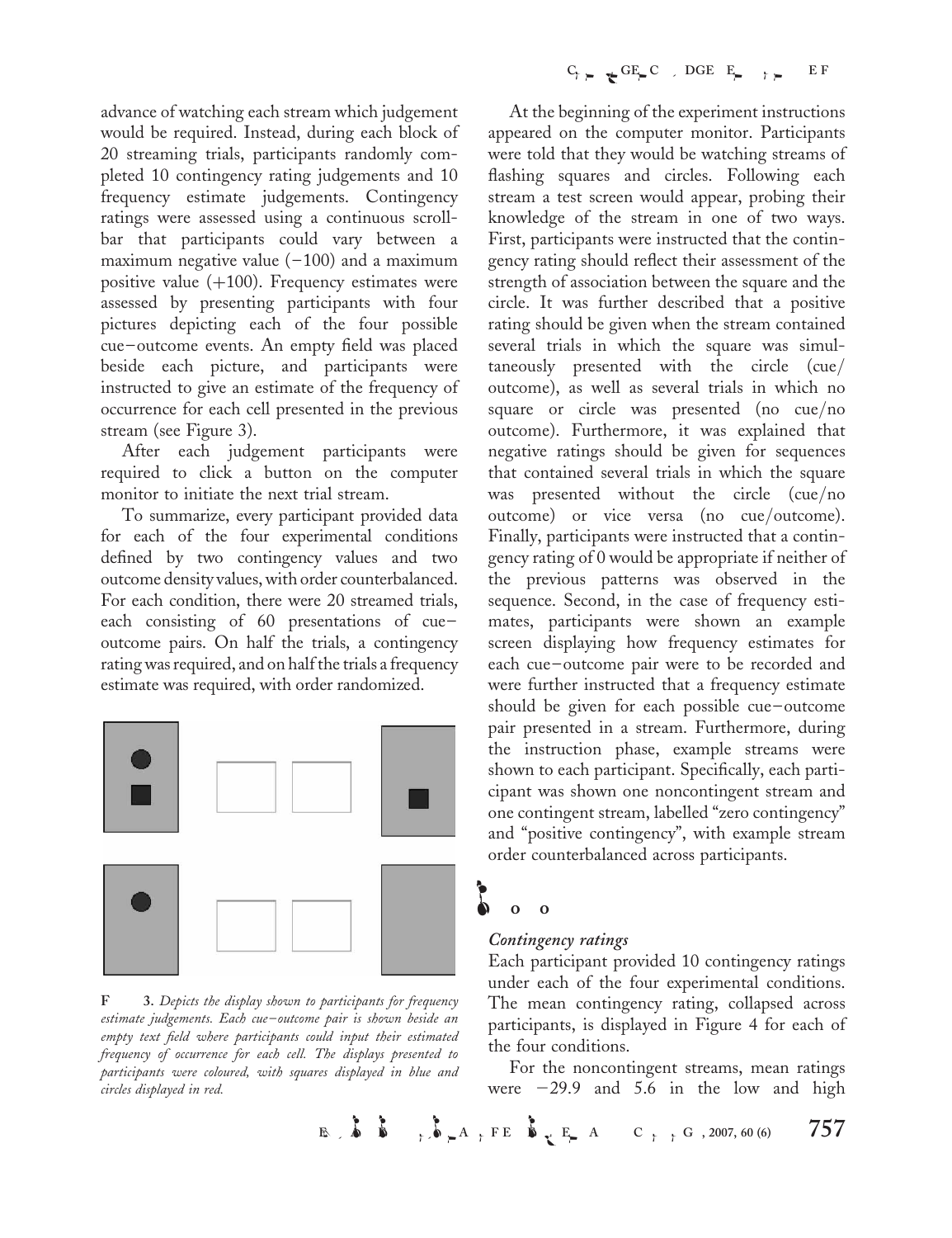

F 4. Mean contingency ratings (with standard error) as a function of  $\Delta P$  (0 vs. .467) and outcome density.

outcome density conditions, respectively. For the contingent streams, mean ratings were 4.7 and 18.8 in the low and high outcome density conditions, respectively. These data were submitted to a  $2 \times 2$  within-participants analysis of variance (ANOVA) with contingency (noncontingent vs. contingent), and outcome density (high vs. low) as factors. The main effect of contingency was significant,  $F(1, 36) = 47.84$ ,  $MSE = 443.59$ ,  $p <$ .001. Ratings were higher for contingent streams (11.8) than noncontingent streams (–12.2). The main effect of outcome density was significant,  $F(1, 36) = 52.76$ ,  $MSE = 429.89$ ,  $p < .001$ . Ratings were higher for high outcome density streams (12.2) than low outcome density streams  $(-12.6)$ . There was also a significant Contingency  $\times$  Outcome Density interaction,  $F(1, 36) = 15.73, p < .001$ . The difference



 $F = 5$ . Mean transformed  $\Delta P$  scores derived from participant's frequency estimates (with standard error) as a function of  $\Delta P$  (0 vs. .467) and outcome density.

in the ratings between the high and low outcome density conditions was larger for noncontingent streams  $(35.5)$  than contingent streams  $(14.05).$ <sup>1</sup>

#### Frequency estimates

The frequency estimates from each participant were collapsed across each cell in the design and were transformed into  $\Delta P$  values using the  $\Delta P$ rule (Equation 1), and the mean transformed  $\Delta P$ scores  $(\times 100)$  are displayed in Figure 5.

For the noncontingent streams, mean transformed  $\Delta P$  scores were -12.4 and -9.0 in the low and high outcome density conditions, respectively. For the contingent streams, mean transformed  $\Delta P$  score were 11.3 and 7.9 in the low and high outcome density conditions, respectively. These data were submitted to  $2 \times 2$  withinparticipants ANOVA with contingency

758 
$$
\mathbf{B} \cdot \mathbf{A} \cdot \mathbf{B}
$$

 $1$  It is important to note that the interaction between outcome density and contingency cannot be interpreted due to an experimental confound between outcome density and contingency. The confound owed to the fact that the probability of an outcome was lower in the low outcome density, noncontingent condition (.2) than in the corresponding contingent condition (.33); similarly, the probability of an outcome was higher in the high outcome density, noncontingent condition (.8) than in the corresponding contingent condition (.67). The  $2 \times 2$  contingency matrices containing this experimental confound were previously employed by Allan et al. (2005) and were employed in the current research to ensure that the streamed-trials procedure was as similar as possible to previous research.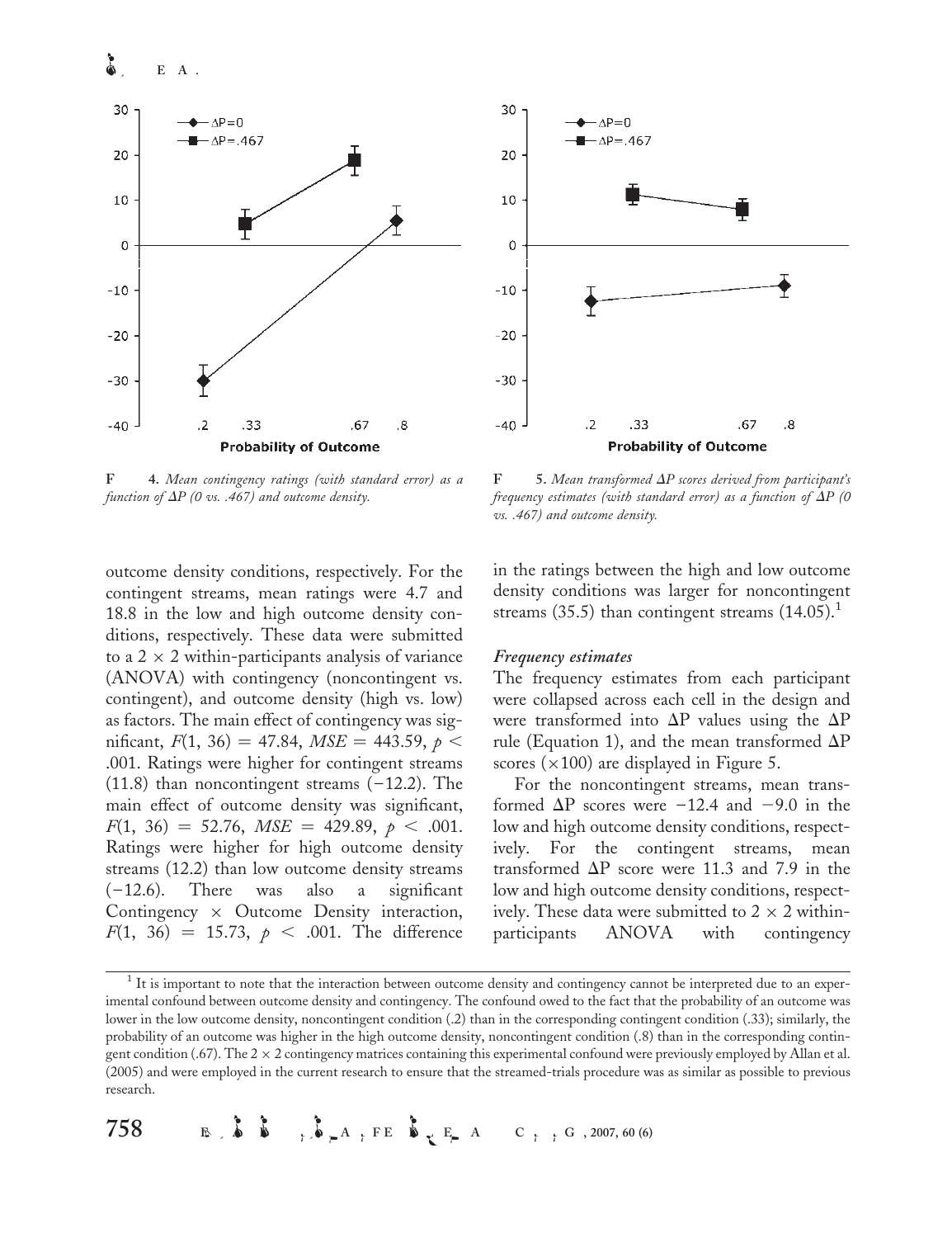(noncontingent vs. contingent) and outcome density (high vs. low) as factors. The main effect of contingency was significant,  $F(1, 36) = 46.8$ ,  $MSE = 326.07$ ,  $p < .001$ . The transformed  $\Delta P$ scores were higher for contingent streams (9.61) than noncontingent streams  $(-10.7)$ . The main effect of outcome density was not significant,  $F(1, 36) < 1, MSE = 169.9.$  Also, the Contingency  $\times$  Outcome Density interaction was not significant,  $F(1, 36) = 3.18$ ,  $MSE =$ 133.8,  $p = .08$ .

# $\mathbf{D}$  o  $\infty$

The purpose of the present experiment was to evaluate a novel streamed-trial method for measuring contingency judgements. The results are remarkably clear, replicating two central findings in the contingency judgement literature. First, participant's contingency ratings tracked the actual contingency between cue-outcome events presented during each stream. Second, participant's contingency ratings were influenced by outcome density. We argue that these findings adequately establish the streaming procedure as a viable method for measuring knowledge of contingency.

The frequency estimate manipulation also revealed a noteworthy finding. The transformed  $\Delta P$  values derived from the frequency estimates demonstrated sensitivity to the contingency manipulation, but were not biased by the outcome density manipulation. This result is interesting for several reasons. First, we have established that the streaming-trials procedure can be probed with at least two dependent measures. Second, the frequency estimates provide converging evidence for Allan et al.'s (2005) claim that outcome density effects in ratings reflect a response bias and do not reflect participant's actual sensitivity to the contingency structure learned for each sequence. If the outcome density effect reflected changes in sensitivity due to differing levels of outcome density, then the straightforward expectation should be that other measures sensitive to contingency should also reveal an outcome density effect. Instead, it appears that

response biases may be introduced by the nature of the judgement question used to probe participants knowledge of the contingency structure.

Given this result, it is interesting to speculate on the possibility that outcome density effects belong to the larger class of statistical reasoning cognitive illusions. For example, research into statistical reasoning abilities (Kahneman & Tversky, 1996) has demonstrated that systematic biases in statistical estimates can arise from the format in which information is presented or tested. Consider the following Bayesian inference task that requires participants to estimate the likelihood that a woman has breast cancer given that her mammogram tested positive. Participants presented with the relevant base rate information in single-event probability format demonstrated a base-rate neglect effect and systematically overestimated the probability of having breast cancer. On the other hand, participants presented with the relevant base rate information in frequency format appeared to integrate base-rate knowledge into their judgements and were more accurate in their estimates of the number of women that would test positive (Gigerenzer & Hoffrage, 1995). Along these lines, an interesting avenue for future research would be to investigate the extent to which outcome density effects reflect a similar cognitive illusion mediated by the format in which contingency judgements are obtained.

#### Implications for future research

Research into human contingency judgements has generated an invaluable set of empirical findings and has spurred several major theoretical developments. Most notably, the contingency judgement literature has offered productive grounds for understanding the relationship between processes guiding animal and human learning. For example, a major line of inquiry has been to establish the extent to which human contingency judgements can be understood in terms of associative learning models (e.g., R-W model; Rescorla & Wagner, 1972) conventionally used to explain animal behaviour in conditioning contexts. In a more recent theoretical development, Allan et al. (2005), suggested that the processes underlying contingency judgements in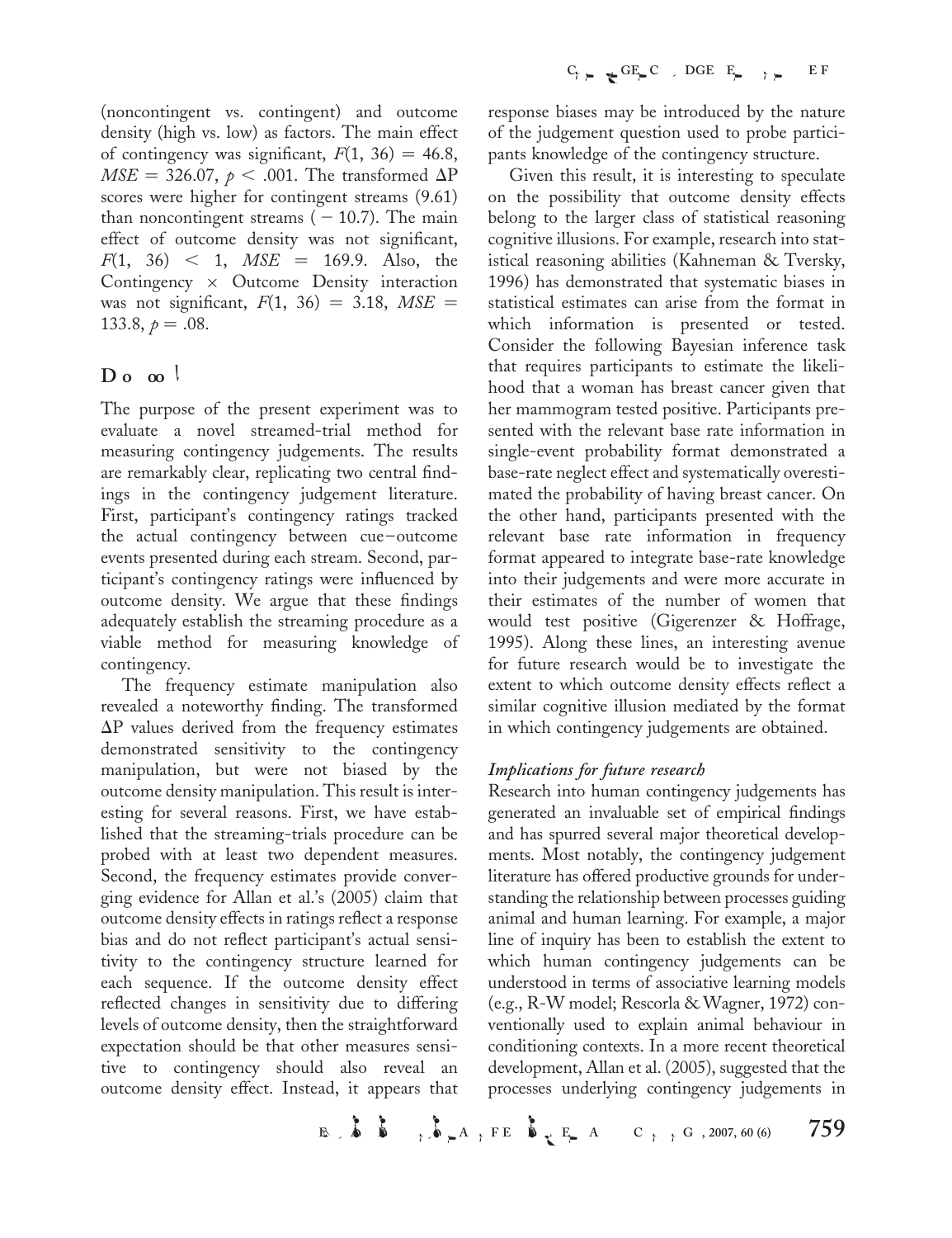humans can be described in terms of signal detection theory (SDT). Allan et al. further argued that their signal detection analyses of contingency judgements should not necessarily be taken as an alternative to an associative interpretation; instead, they argued that SDT could serve as a more effective tool for evaluating association learning in the context of contingency judgement tasks.

One potential limitation of applying SDT to analysing contingency judgement tasks is that SDT is often employed in the context of psychophysical procedures that demand extensive within-subject measures of performance. Although conventional procedures are too lengthy for rigorous psychophysical testing, the streaming method developed here would lend itself handily toward direct psychophysical investigations. Indeed, one line of ongoing research has been to translate our streamed-trials procedure into a psychophysical design whereby trained participants are asked to discriminate between streams of varying contingency across multiple training sessions. Using this approach it is possible to generate psychometric functions describing each participant's sensitivity to contingent information across varying levels of contingency. In other words, it is possible to estimate each participant's just-noticeable-difference between two levels of contingency. This psychophysical approach can be used to directly investigate Allan et al.'s (2005) claim that outcome density effects are driven by response biases. For example, the response-bias account would predict that the slope of a psychometric function describing a participant's sensitivity to contingency will not vary with outcome density; instead the entire psychometric function should shift as function of the participant's response bias.

More generally, the SDT approach to analysing contingency judgements provides a unique tool for determining factors that separately influence participant's sensitivity as well as response bias. Estimates of these separate measures may further clarify the processes mediating performance across several areas of interest in the contingency judgement literature. For example, apart from outcome density manipulations, contingency

judgements can be influenced by a range of processes from those susceptible to classical conditioning phenomena (e.g., blocking and several others; see Allan, 1993) to processes responsible for framing information in terms of causal models (De Houwer & Beckers, 2002). It would be useful to interpret these influences in terms of SDT, as the measures of sensitivity and bias would provide unique insight into the nature of the processes mediating performance. For example, would blocking manipulations uniquely influence measures of sensitivity? The influence of a blocking manipulation could be measured using the streamed-trials procedure by introducing another cue (e.g., a triangle), of varying cue validity, to the stream of trials. Would the influence of causal models uniquely influence measures of response bias? It would be interesting to determine whether participant's ratings of contingency would be influenced by varying a cover story aimed at manipulating participants understanding of the causal relationship between cues and outcomes presented during a stream of trials. More generally, what factors increase sensitivity and sway response bias in the context of contingency judgements? We are optimistic that some insight into these questions can be obtained by combining SDT with a psychophysical approach to measuring contingency judgements using the streamed-trials procedure.

In sum, the purpose of this paper was to establish a novel, streamed-trials procedure for measuring contingency judgements. Using the streamedtrials procedure, we replicated two central findings in the contingency judgement literature. Specifically, participant's ratings of contingency tracked the objective  $\Delta P$  values, as well as the outcome density manipulation for each stream of cue–outcome events. Furthermore, we demonstrated that the outcome density effect depended on the information format of the question used to probe participant's knowledge of the contingency structure of each stream. This result lends further support to the notion that outcome density effects are mediated by biases initiated at the time of response. Taken together, we have established that the streamed-trials method is a reliable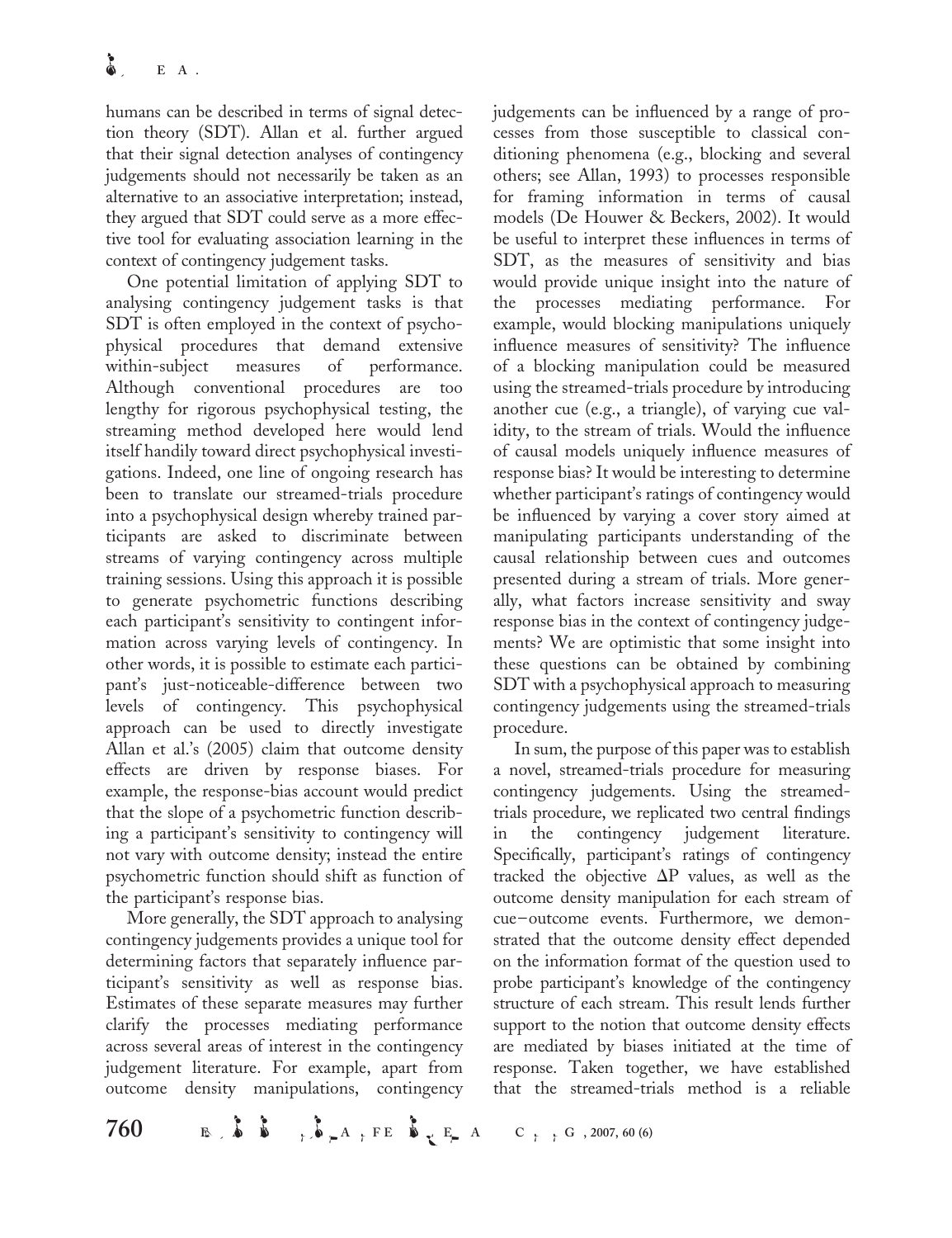procedure for measuring knowledge of contingency, and we are optimistic that this procedure can be further augmented to provide many sources of insight into the processes responsible for detecting and interpreting contingencies between events.

> Original manuscript received 26 May 2006 Accepted revision received 30 October 2006 First published online 4 April 2007



- Allan, L. G. (1980). A note on measurement of contingency between two binary variables in judgment tasks. Bulletin of the Psychonomic Society, 15, 147–149.
- Allan, L. G. (1993). Human contingency judgments: Rule based or associative? Psychological Bulletin, 114, 435– 448.
- Allan, L. G., & Jenkins, H. M. (1983). The effect of representations of binary variables on judgment of influence. Learning and Motivation, 14, 381-405.
- Allan, L. G., Siegel, S., & Tangen, J. M. (2005). A signal detection analysis of contingency data. Learning and Behaviour, 33, 250-263.
- Alloy, L. B., & Abramson, L. Y. (1979). Judgments of contingency in depressed and nondepressed students. Sadder but wiser? Journal of Experimental Psychology: General, 108, 441– 485.
- De Houwer, J., & Beckers, T. (2002). A review of recent developments in research and theory on human contingency learning research. Quarterly Journal of Experimental Psychology, 55B, 289 –310.
- Dickinson, A., Shanks, D., & Evenden, J. (1984). Judgment of act – outcome contingency: The role of selective attribution. Quarterly Journal of Experimental Psychology, 36A, 29-50.
- Gallistel, C. R. (2002). Frequency, contingency and the information processing theory of conditioning. In P. Sedlmeier & T. Betsch (Eds.), Frequency processing and cognition. Oxford, UK: University Press.
- Gigerenzer, G., & Hoffrage, U. (1995). How to improve Bayesian reasoning without instruction: Frequency formats. Psychological Review, 102, 684–704.
- Gluck, M. A., & Bower, G. H. (1988). From conditioning to category learning. Journal of Experimental Psychology: General, 117, 227-247.
- Green, D. M., & Swets, J. A. (1966). Signal detection theory and psychophysics. New York: Wiley.
- Kahneman, D., & Tversky, A. (1996). On the reality of cognitive illusions. Psychological Review, 103, 582– 591.
- Kao, S. E., & Wasserman, E. A. (1993). Assessment of an information integration account of contingency judgment with examination of subjective cell importance and method of information presentation. Journal of Experimental Psychology: Learning, Memory, and Cognition, 19, 1363-1386.
- Mandel, D., & Lehman, D. (1998). Integration of contingency information in judgments of cause, covariation, and probability. Journal of Experimental Psychology: General, 127, 269-285.
- Perales, J., Catena, A., Gonzalez, J., & Shanks, D. (2005). Dissociation between judgments and outcome-expectancy measures in covariation learning: A signal detection theory approach. Journal of Experimental Psychology: Learning, Memory, and Cognition, 31, 1105–1120.
- Rescorla, R. A., & Wagner, A. R. (1972). A theory of Pavlovian conditioning: Variations in the effectiveness of reinforcement and non-reinforcement. In A. H. Black & W. F. Prokosy (Eds.), Classical conditioning II: Current research and theory (pp. 64– 99). New York: Appleton-Century-Crofts.
- Shanks, D. R. (1985). Continuous monitoring of human contingency judgment. Quarterly Journal of Experimental Psychology, 37B, 1-21.
- Shanks, D. R. (1986). Selective attribution and the judgment of causality. Learning and Motivation, 17,  $311 - 334.$
- Wasserman, E. A., Chatlosh, D. L., & Neunaber, D. J. (1983). Perceptions of causal relations in humans: Factors affecting judgments of response – outcome contingencies under free-operant procedures. Learning and Motivation, 14, 406– 432.
- Wasserman, E. A., & Shaklee, H. (1984). Judging response – outcome relations: The role of response – outcome contingency, outcome probability, and method of information presentation. Memory & Cognition, 12, 170–286.